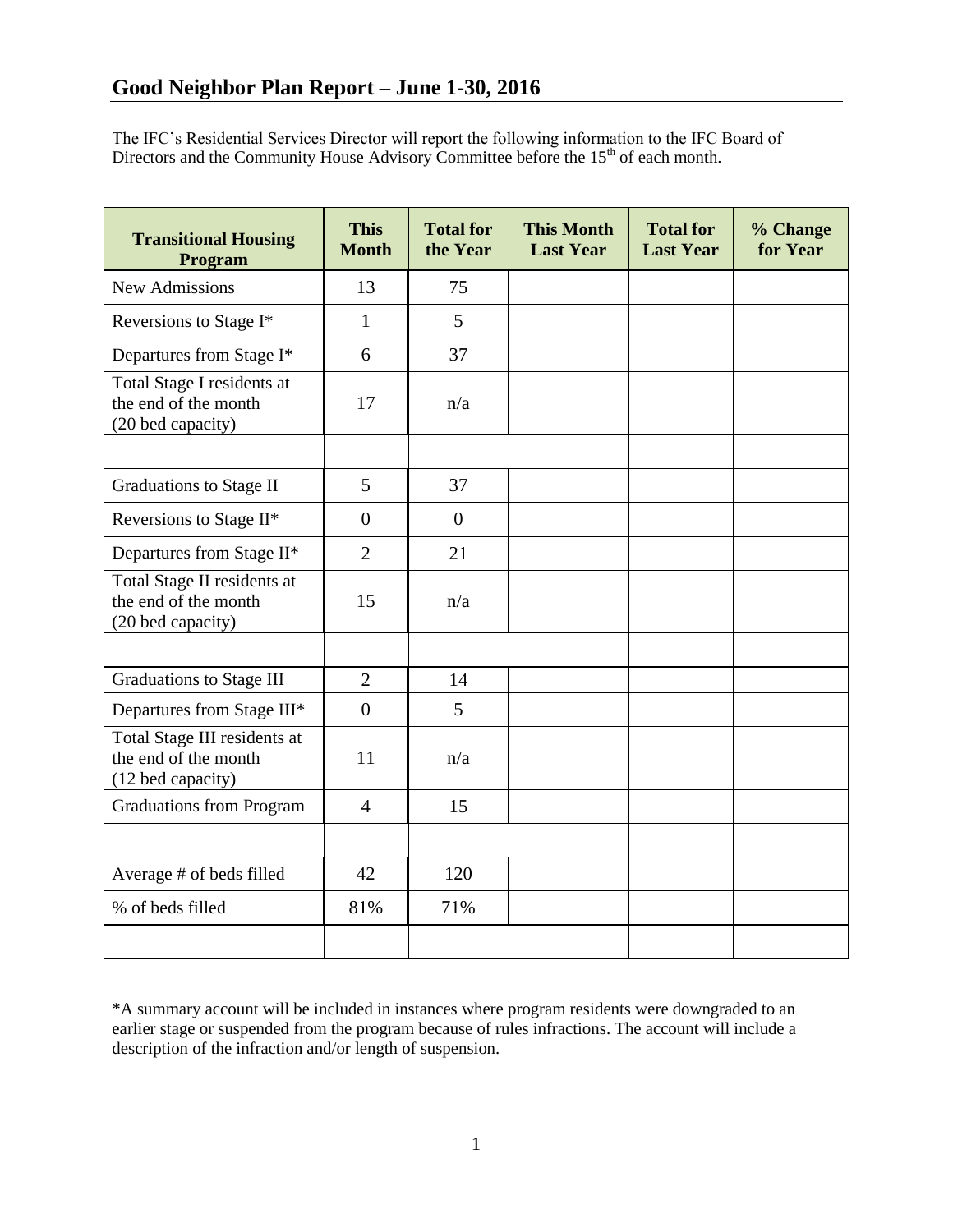# **Good Neighbor Plan Report – June 1-30, 2016**

| <b>Emergency Shelter -</b><br>open due to general conditions                                  | <b>This</b><br><b>Month</b> | <b>Total for</b><br>the Year | <b>This Month</b><br><b>Last Year</b> | <b>Total for</b><br><b>Last Year</b> | % Change<br>for Year |  |  |  |
|-----------------------------------------------------------------------------------------------|-----------------------------|------------------------------|---------------------------------------|--------------------------------------|----------------------|--|--|--|
| # of nights shelter open                                                                      | $\overline{0}$              | 84                           |                                       |                                      |                      |  |  |  |
| Average # of overnight guests                                                                 | $\overline{0}$              | 13                           |                                       |                                      |                      |  |  |  |
| total # of guests, duplicated                                                                 | $\overline{0}$              | 600                          |                                       |                                      |                      |  |  |  |
| total # of guests, new this fiscal year                                                       | $\overline{0}$              | 80                           |                                       |                                      |                      |  |  |  |
| # of nights # of guests > $17*$                                                               | $\overline{0}$              | $\overline{0}$               |                                       |                                      |                      |  |  |  |
| <b>Emergency Shelter – open due to individual needs</b>                                       |                             |                              |                                       |                                      |                      |  |  |  |
| # of on-premises admissions<br>resulting from police or emergency<br>services request*        | $\overline{0}$              | 12                           |                                       |                                      |                      |  |  |  |
| <b>Safety and Security</b>                                                                    |                             |                              |                                       |                                      |                      |  |  |  |
| # of guests admitted with current,<br>government-issued photo ID                              | $\theta$                    | 63                           |                                       |                                      |                      |  |  |  |
| # of guests admitted with other ID                                                            | $\overline{0}$              | $\overline{0}$               |                                       |                                      |                      |  |  |  |
| # of guests admitted without ID*                                                              | $\overline{0}$              | 17                           |                                       |                                      |                      |  |  |  |
| # of scheduled visitors<br>(i.e. service providers, meetings)                                 | 23                          | 384                          |                                       |                                      |                      |  |  |  |
| # of walk-up visitors seeking shelter                                                         | $\overline{2}$              | 30                           |                                       |                                      |                      |  |  |  |
| # of other walk-up visitors<br>(i.e. donations, public tours)                                 | 10                          | 282                          |                                       |                                      |                      |  |  |  |
| # of times a resident or guest left<br>Community House after curfew<br>without authorization* | $\overline{0}$              | 3                            |                                       |                                      |                      |  |  |  |
| # of times when staff instructed<br>someone to leave the premises*                            | 9                           | 87                           |                                       |                                      |                      |  |  |  |
| # of times when 911 and/or police are<br>called to premises for non-medical<br>reasons*       | $\boldsymbol{0}$            | 5                            |                                       |                                      |                      |  |  |  |
| # of times a resident or guest charged<br>with a crime that occurred on<br>premises*          | $\overline{0}$              | $\theta$                     |                                       |                                      |                      |  |  |  |
| # of guests who were found to be a<br>sex offenders staying on premises*                      | $\mathbf{0}$                | $\overline{0}$               |                                       |                                      |                      |  |  |  |

## **\* if this occurs, the monthly report will include an explanation as well as a count**

 $X$  By checking this box, the Community House Residential Services Director affirms that a background check was administered to all prospective program residents before their admission into the transitional housing program.